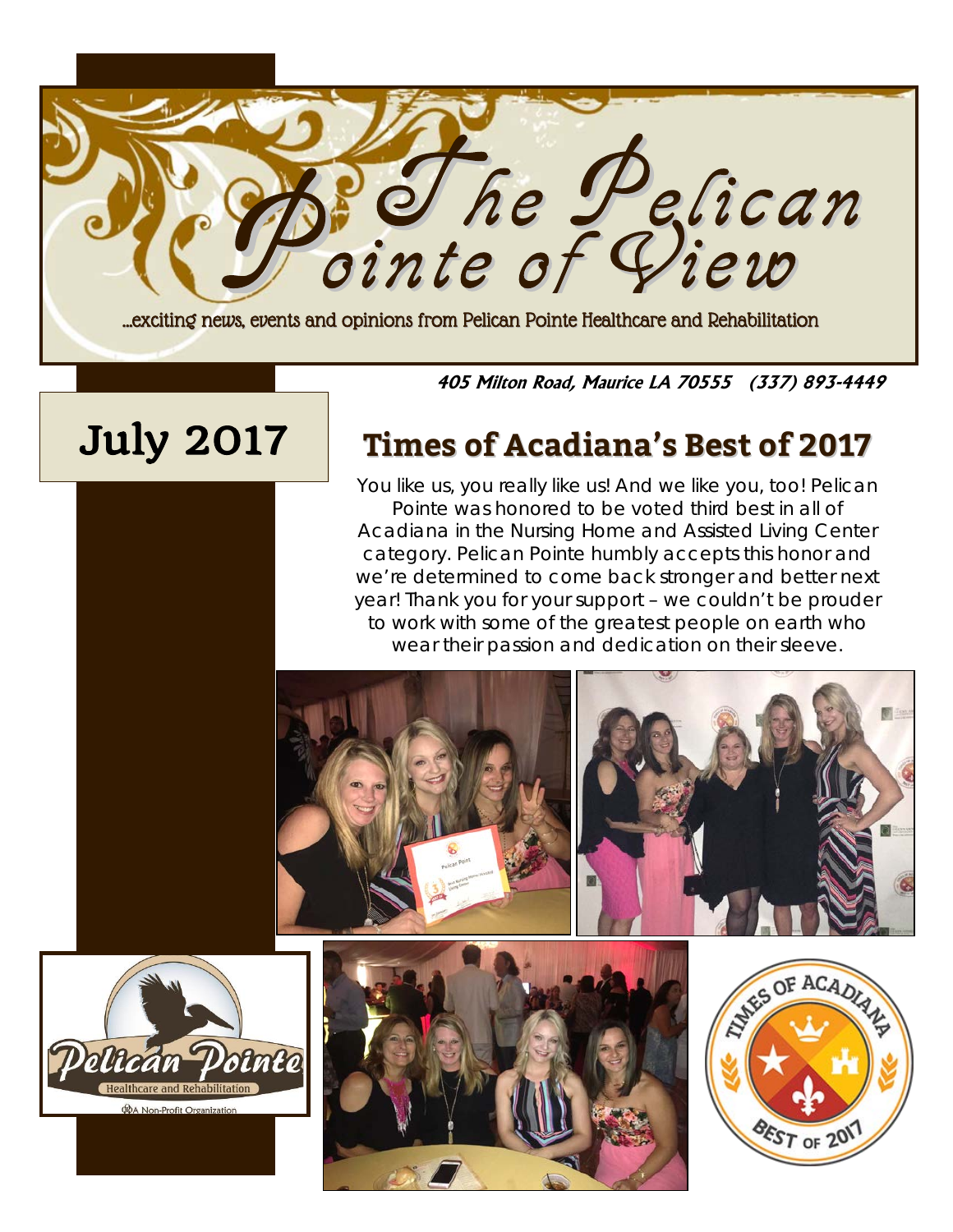### Page 2 5he Pelican Pointe of View



**Resident of the Month**

Ms. Boudreaux enjoys reading, eating southern food, and spending time with pets. Thank you for choosing Pelican Pointe as your home, Ms. Boudreaux! –Christopher Columbus **Ms. E. Boudreaux**

### **Inspirational Quote of the Month**

You can never cross the ocean until you have the courage to lose sight of the shore.

### Happy Birthday! **Residents**

| <u>vepidelit?</u>        |      |
|--------------------------|------|
| G. Readom                | 7/01 |
| <b>B.</b> Richard        | 7/02 |
| A. Thibodeaux            | 7/02 |
| T. Warren                | 7/07 |
| E. Boudreaux             | 7/11 |
| E. Meaux                 | 7/12 |
| <b>B.</b> Martin         | 7/18 |
| A. Villien               | 7/22 |
| V. Theunissen            | 7/25 |
| M. Matthews              | 7/29 |
| P. Richard               | 7/29 |
| S. Hernandez             | 7/31 |
| <b>Employees</b>         |      |
| <b>Susan Manceaux</b>    | 7/01 |
| Lino Andrade             | 7/02 |
| Georgette Landry         | 7/04 |
| Odelia Harrison          | 7/05 |
| Kathy Alford             | 7/08 |
| Lea Taylor               | 7/09 |
| <b>Brenda Meaux</b>      | 7/11 |
| Clothile Campbell        | 7/11 |
| Jexada Francis           | 7/16 |
| Melissa Eckhoff          | 7/19 |
| Tina Stelly              | 7/24 |
| Cynthia Livingston       | 7/24 |
| <b>Destinie Monteaux</b> | 7/24 |
| Rose Calaway             | 7/25 |
| <b>Judy Charles</b>      | 7/25 |
| <b>Helen Broussard</b>   | 7/27 |
| Keandra Plowden          | 7/28 |
| Petrina Brailey          | 7/30 |
|                          |      |

**Join us for** Family Night! **Thursday, July 27th 5:00 to 7:00 pm Join us at pelican pointe for a fun evening! Families are encouraged to bring chairs, As seating space may be limited. We look forward to seeing you there!**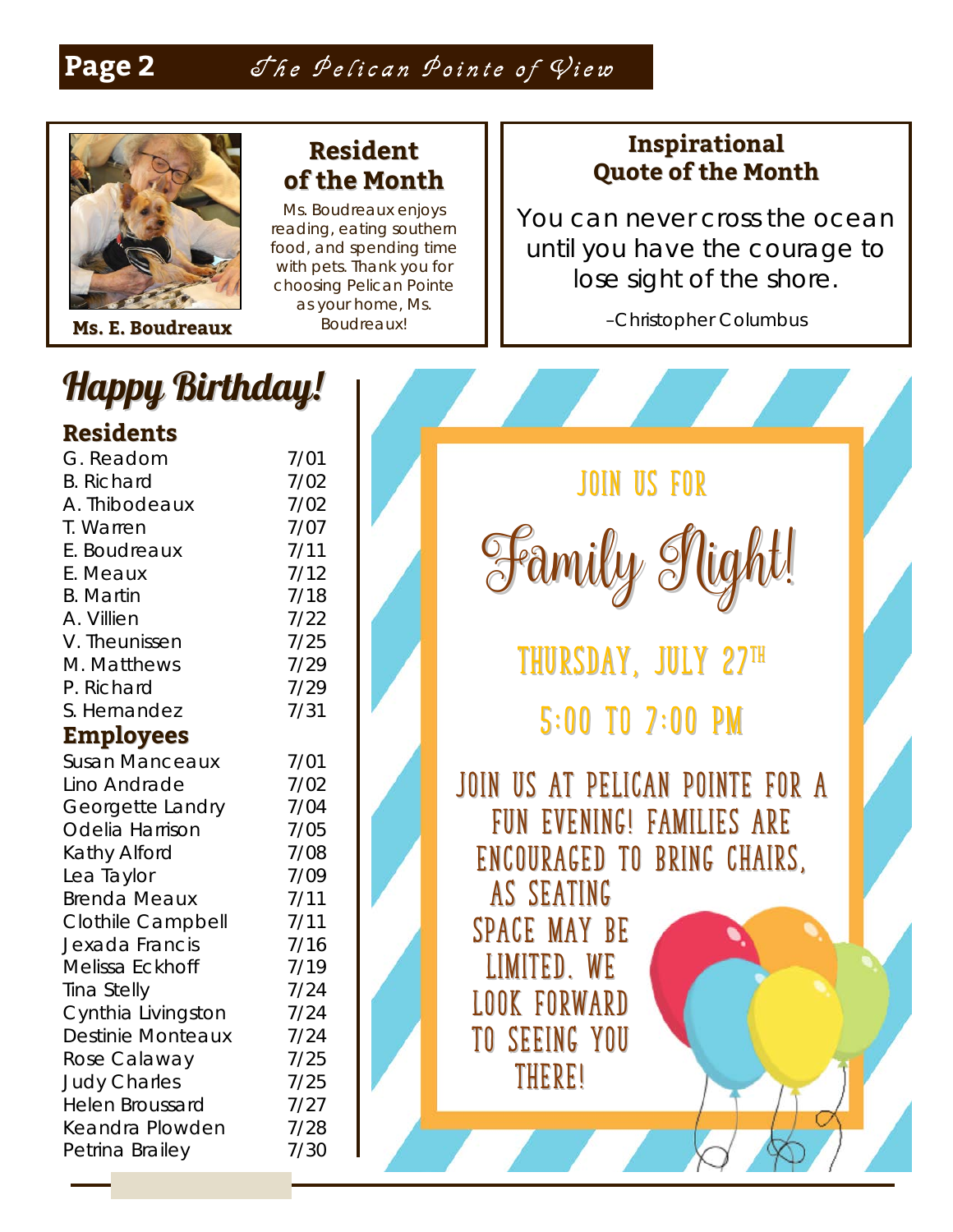### Page 3 She Pelican Pointe of View



**Shrimp Po'boy**

**Twice Baked Potatoes**

**Cream Style Corn**

**Green Salad**

**Apple Pie or Banana Split Cake** 

## **Color Me Happy**

Coloring is no longer just for kids! Adult coloring books have gained tremendous popularity recently due to their proven therapeutic benefits. According to the American Art Therapy Association, art therapy is a mental health profession in which the process of making and creating artwork is used to explore feelings, reconcile emotional conflicts, foster self-awareness, develop social skills, improve orientation, and reduce anxiety. This new trend is one we absolutely love at Pelican Pointe!



### **Reminders:**



Resident Funds are available on weekends at the rehab nurses station.

It's spring cleaning time! Please help us to free up space in your loved ones closet, drawers, and room. Your cooperation is appreciated!

Sincerely, Pelican Pointe **Staff**